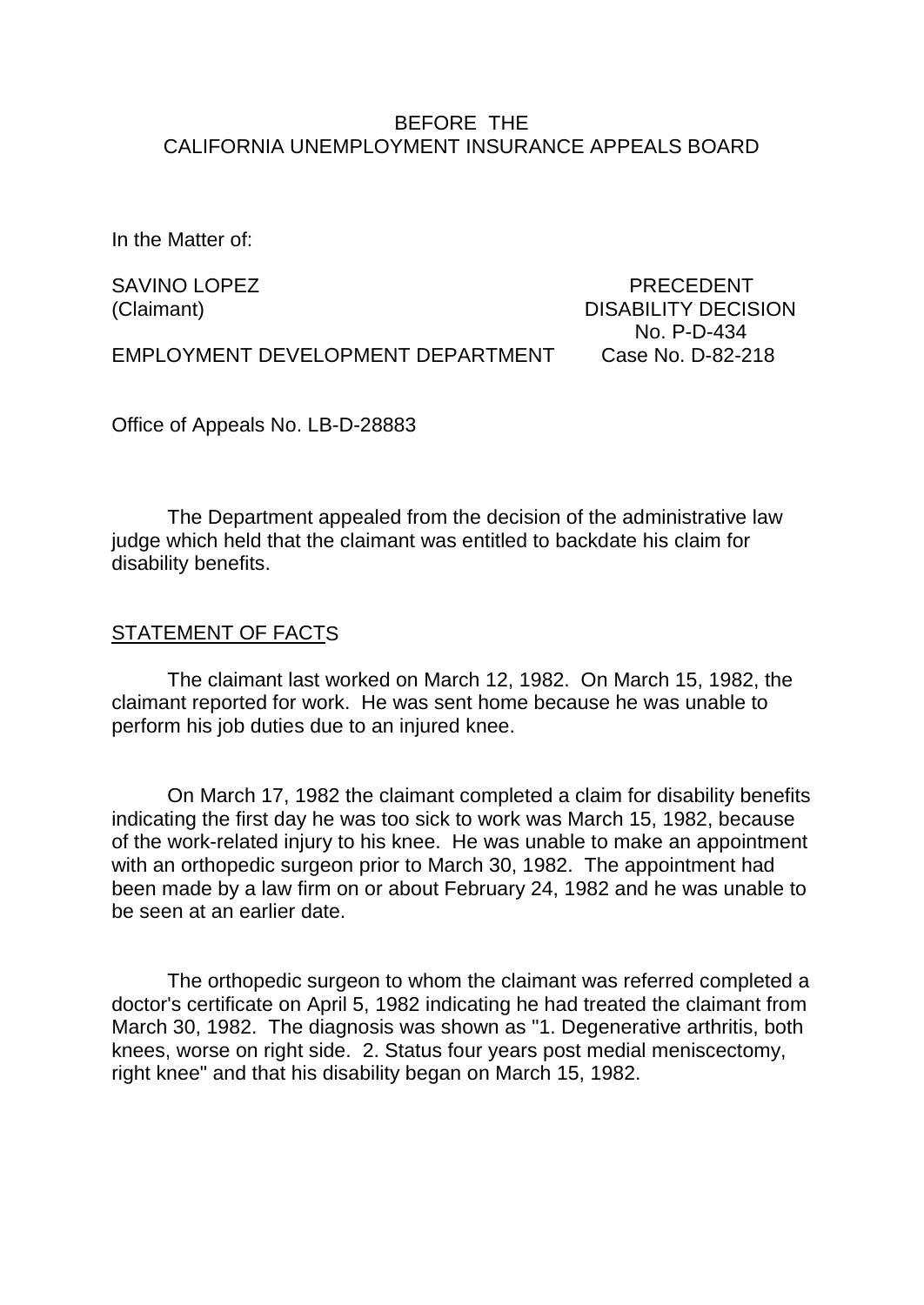On April 14, 1982 the Department mailed a Notice of Claim Date Adjustment to the claimant. This notice advised him that the beginning date of his claim had been adjusted to March 23, 1982. The Department determined that the beginning date could not be more than seven days before the first date he was examined by or under the care of a doctor pursuant to section 2706-1(a), Title 22, California Administrative Code.

On April 19, 1982 the claimant informed a Department representative he had seen a doctor after his last day of work and prior to March 30, 1982. The claimant was given a doctor's certificate to have completed by the doctor who treated him prior to March 30, 1982. The certificate was not completed by that doctor as he had not treated the claimant after March 12, 1982. The certificate was subsequently completed by the same orthopedic surgeon who had completed the initial doctor's certificate. The orthopedic surgeon again indicated he first attended the claimant on March 30, 1982, but that the disability commenced on March 12, 1982 and the claimant would be disabled until at least March 30, 1982.

The claimant acknowledged that he had not seen a doctor after March 12, 1982 until March 30, 1982 when he was examined by the orthopedic surgeon.

## REASONS FOR DECISION

Section 2601 of the Unemployment Insurance Code provides:

"The purpose of this part is to compensate in part for the wage loss sustained by individuals unemployed because of sickness or injury and to reduce to a minimum the suffering caused by unemployment resulting therefrom. This part shall be construed liberally in aid of its declared purpose to mitigate the evils and burdens which fall on the unemployed and disabled worker and his family."

Section 2708 of the Unemployment Insurance Code provides in pertinent part: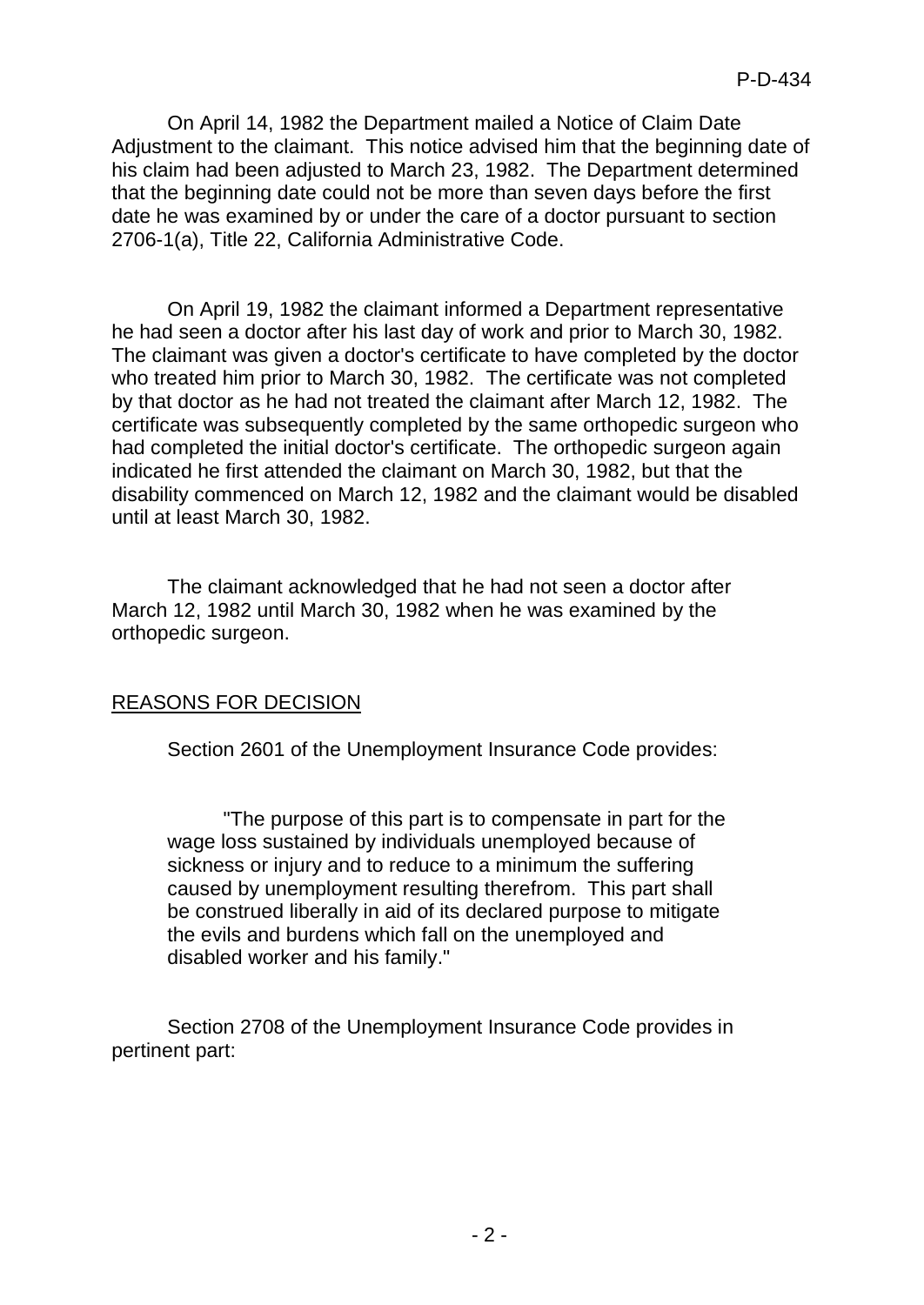"The director shall require for each uninterrupted period of disability that the first claim for disability benefits be supported by the certificate of a physician as defined in Section 3209.3 of the Labor Code . . . . The certificate shall contain a statement of the medical facts within his knowledge, his conclusion with respect to the disability of the claimant and his opinion with respect to probable duration of the disability. . . ."

Section 2706 of the Unemployment Insurance Code provides in pertinent part:

"Claims for disability benefits shall be made in accordance with authorized regulations of the Director of Employment Development. . . ."

Section 2706-1, Title 22, California Administrative Code, provides:

"Any person or his authorized representative may file a first claim for disability benefits who:

"(a) Has been continuously unemployed and disabled for a period of eight consecutive days, provided that a claimant has been examined by or under the care of a physician or practitioner during some portion of such period . . . ."

Section 2626 of the Unemployment Insurance Code provides in part that an individual shall be deemed disabled on any day in which, because of his or her physical or mental condition, he or she is unable to perform his or her regular or customary work.

We recognize that section 2706-1(a) of Title 22, California Administrative Code, sets forth mandatory requirements for establishing a first claim for disability benefits and that claims must be filed in accordance with authorized regulations of the Director of the Employment Development Department. This claimant was in fact disabled on March 15, 1982. He had been referred to an orthopedic surgeon prior to that date but was unable to secure an appointment with that orthopedic surgeon to be examined before March 30, 1982. Thus, he was unable to comply with the requirement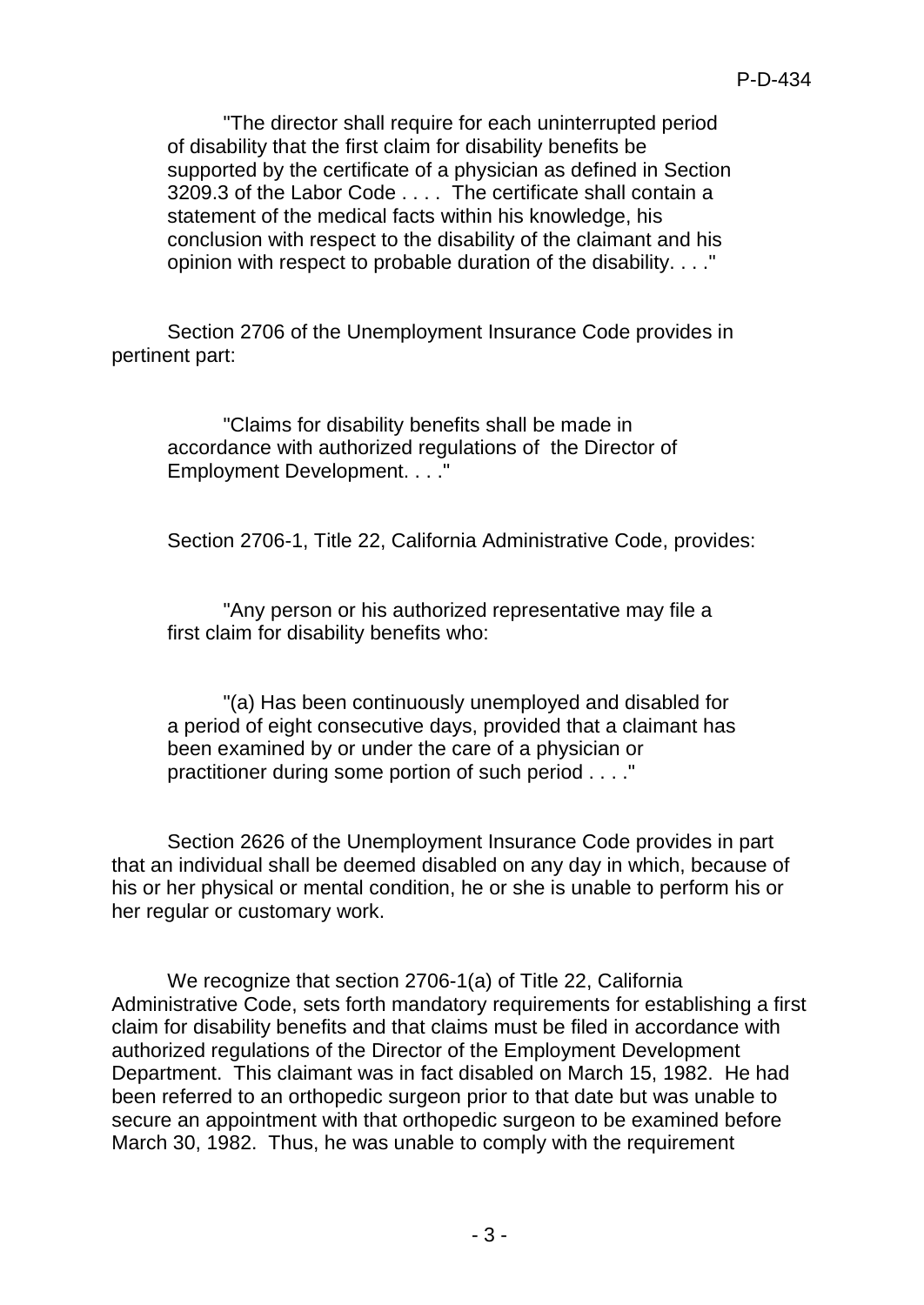of section 2706-1(a), Title 22, California Administrative Code, solely for that reason and through no fault of his own.

The claimant's doctor certified the claimant's disability was the result of an industrial accident or occupational disease. The claimant had no choice but to follow the instructions with respect to the medical examination required by the insurance company and legal representatives involved.

The express purpose of the payment of disability benefits is to compensate in part for the wage loss sustained by individuals unemployed because of sickness or injury. The provisions of the code with respect to the payment of disability benefits require liberal construction in aid of the declared purpose to mitigate the evils and burdens which fall on the unemployed and disabled worker.

Under the particular circumstances involved herein, the Department regulation as applied to this claimant places him in the position of being disabled yet unable to comply with the requirements necessary to establish his claim at the time he became disabled solely through circumstances beyond his control. This is not a case where a claimant simply failed to comply with the necessary requirements to establish the beginning date of his claim through negligence, procrastination, or for any other reason within his control.

Where, through force of circumstances beyond his or her control, an admittedly disabled worker cannot technically comply with all of the initial requirements to establish the beginning date of his or her claim within the time proscribed by valid regulations, the declared purpose of the system to compensate in part for the wage loss suffered by a disabled worker is effectively frustrated.

Section 11342.2 of the Government Code provides:

"Whenever by the express or implied terms of any statute a state agency has authority to adopt regulations to implement, interpret, make specific or otherwise carry out the provisions of the statute, no regulation adopted is valid or effective unless consistent and not in conflict with the statute and reasonably necessary to effectuate the purpose of the statute."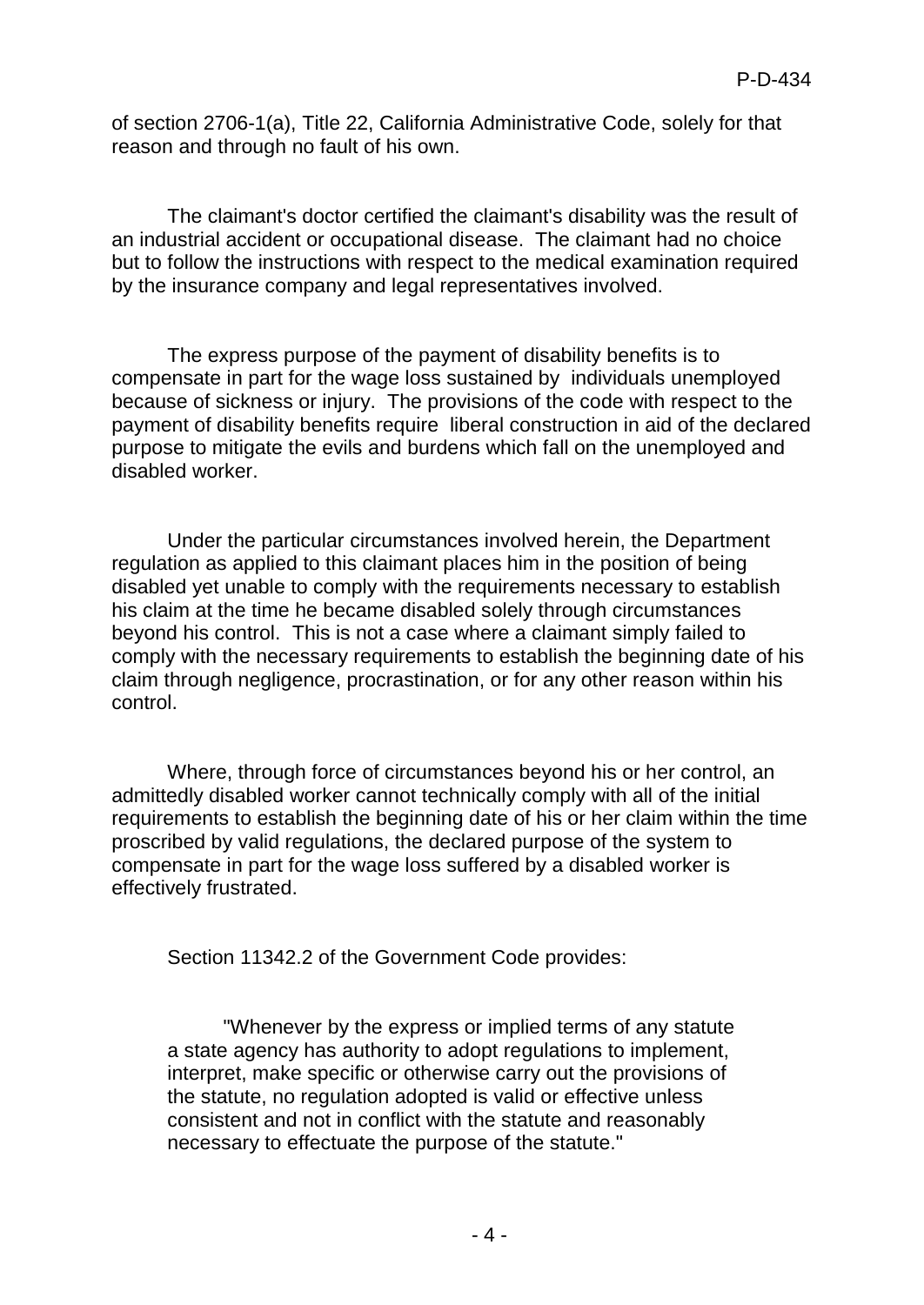It is well established that the rule-making power granted to an agency may not be so exercised as to alter or amend the statute or enlarge or impair its scope (California Employment Commission v. Butte County Rice Growers Association (1944), 25 Cal.2d 624, 154 P.2d 892; Whitcomb Hotel, Inc. v. California Employment Commission (1944), 24 Cal.2d 753, 151 P.2d 917; La Societe Francaise de Bienfaisance Mutuelle v. California Employment Commission (1943), 56 C.A.2d 534, 113 P.2d 47).

In the situation presented to us in this appeal, section 2706-1(a), Title 22, California Administrative Code, obviates compliance with the express purpose of the statute it was adopted to implement by denying benefits beginning at the onset of disability to an otherwise eligible claimant who is prevented from strict compliance with such regulation due to circumstances beyond his or her control.

Therefore, where the medical evidence of record is indisputable that a claimant was in fact unemployed and disabled as of a specific date, the claimant's doctor has promptly provided a certificate certifying the claimant was disabled as of that specific date, the claimant sought treatment or examination for the disability at the earliest possible date but such treatment or examination was temporarily delayed through no fault of the claimant, the requirement in section 2706-1(a), Title 22, California Administrative Code, that a claimant must be under the care of or examined by a physician within eight days prior to filing a claim is inconsistent and in conflict with the purpose of the statute providing for the payment of disability benefits to otherwise eligible claimants.

Consequently, we conclude that under such circumstances where it is clearly established that treatment or examination by a doctor is delayed due solely for reasons beyond the control of the individual and not due to procrastination, negligence, or failure to diligently pursue a claim for disability benefits, a claimant may backdate his or her otherwise valid claim, as in the instant case. We stress that it is only under the limited circumstances set forth above that section 2706-1(a), Title 22, California Administrative Code, conflicts with the purpose expressed in section 2601 of the Unemployment Insurance Code for the establishment of disability claims.